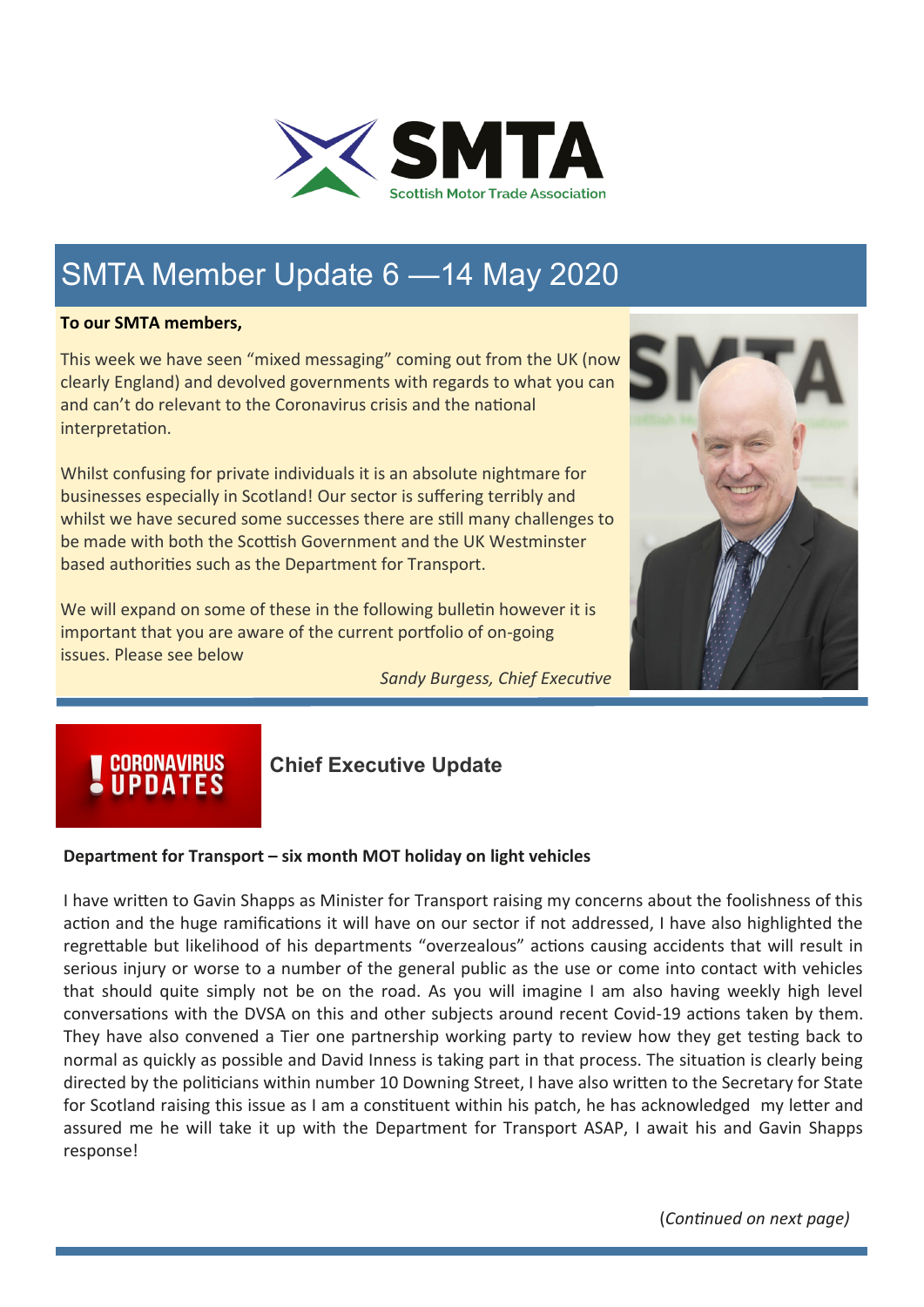

*Continued from front page:*

#### **Chancellor of The Exchequer – flexible furlough payments.**

I wrote to the Chancellor some weeks ago quoting the French model for furlough payments which provided for an hourly balance to be charged against as and when required, this model is very complex but allows for a better degree of flexibility especially as and when we have the option to come out of lockdown and need to manage the staff situation around social distancing. He acknowledged my letter and I am delighted to read that we have some plans in place now to introduce more flexibility into the system. This will as stated provide us all with some opportunity to plan ahead over the coming weeks. At the time of writing we are awaiting some additional detail but the intent has been made obvious.

#### **Chief Executives of all Local Authorities – non-payment of support grants both £10,000 & £25,000**

This is a huge issue and one that will have the potential to cause irreparable damage to many of the SME repairers within our sector. I wrote to every Council leader across Scotland and all the Islands and to date we have received responses or intention to respond from many of them, by the middle of next week May 20th or thereabouts we will collate all the responses and decide on how we take this further, I firmly believe our sector is being unfairly treated and to my mind this is caused by a total misunderstanding of what constitutes a retail transaction by the Scottish Government, we have a postcode lottery in existence here and I am very focused on ensuring we get a fair hearing from those responsible.

To date we have letters from the Cabinet Secretary that suggests the Local Authorities are to blame and we have letters from the Local Authorities chiefs stating it is the Government to blame! I hope that by reporting on this situation using actual written responses received from both sides of the fence we will manage to get an adult conversation going about how and when it can be resolved.

We would encourage all SMTA members to write to their local MSP regarding this major issue, we have a link to a draft letter for you below and a link to Scottish Government's website to find your local MSP:

[Letter for Members to write to MSP re non payment of support grants](https://mcusercontent.com/bdf98e99469992f275ef42fbe/files/c097037a-37bd-44cb-8951-093e32792126/Letter_for_SMTA_members_to_write_to_MSP_re_non_payment_of_Business_Support_grant.doc) [https://www.parliament.scot/msps/current](https://www.parliament.scot/msps/current-msps.aspx)-msps.aspx

#### **Car Dealer Magazine – non-payment of support grants both £10,000 & £25,000**

Car Dealer Magazine ran an article about this situation [\(click here to read article\)](https://cardealermagazine.co.uk/publish/smta-labels-covid-19-grant-relief-scotland-postcode-lottery/191787) please use this link and copy it to as many people as you can, we need to make sure everyone is aware of the unfair treatment at this time.

#### **Scottish Conservative Party – non-payment of support grants both £10,000 & £25,000**

I have written to Jackson Carlaw as Leader of the Opposition in the Scottish Parliament raising the issue along with the "click an collect" issue mentioned later, I await his response at this time.

#### **Scottish Government – Click and collect in England**

I have written to the First Minister and Cabinet Secretary for the Economy and highlighted the potential impact on our sales that our members may well now suffer as a direct result of not being able to compete on level terms with the motor dealerships based in England who can now operate a "click and collect" service for their customers.

[Letter received from Cabinet Secretary for Economy, Fair work and Culture, Fiona Hyslop](https://mcusercontent.com/bdf98e99469992f275ef42fbe/images/7db8359d-5324-4656-a8d2-9ea27d05d228.jpg) re distance selling in Scotland.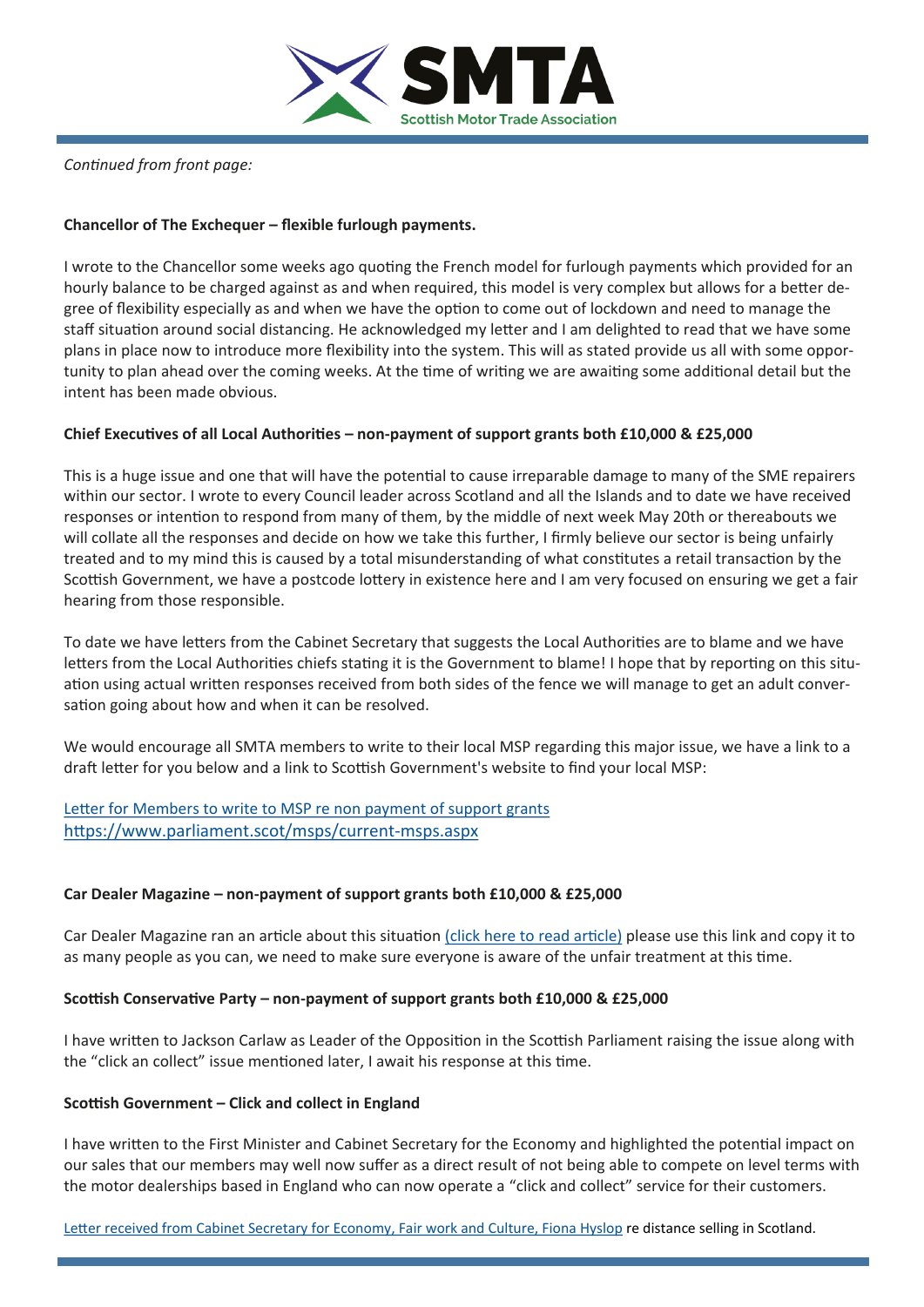

# UPDATES

### **DVSA UPDATES**

We are aware of DVSA Vehicle Examiners, not being in a position where they can carry out routine site assessments, maintaining a degree of enforcement activity by interrogating information that is available to them on the MOT Testing Service. They may also check VTS

records against Companies House records to help establish whether or not the declared Authorised Entity status is correct.

Test logs, test & retest times, pass/fail rates, brake test results, computer I.P. addresses etc. can all be checked remotely and do not necessitate a visit to a VTS. Any irregularities found can and are still being followed up and could result in more detailed and extensive further investigations or monitoring being carried out.

Our advice – Don't assume it's safe to cut corners just because there is a reduced DVSA presence. Maintain normal testing practices expected of you by DVSA and make sure your employees are doing likewise. It sounds fairly straight forward, but that's all it takes.

#### *SMTA is still available for all MOT related advice and assistance.*

**MOT Expiry Date Extension**—The current six month extension to MOT expiry dates is still in place. It is being applied by DVSA on a daily basis – one week ahead of the intended expiry date. We understand that DVSA and the Department for Transport are keen to end this arrangement at the earliest opportunity and that recommendations will be made to government as soon as arrangements for easing Lockdown and Furlough provisions is made clearer. Consideration is also being given to how normal testing can be resumed in such a way that minimises disruption. No decision has been made yet. At present, approximately 50% to 60% of all Vehicle Testing Stations are open for business and approximately 20% to 25% of motorists who could take advantage of the MOT expiry extension are still getting their vehicles tested when due.

**Test Equipment Calibrations**—Vehicle Testing Stations are permitted to continue testing with equipment that has expired calibration – as long as that equipment is believed to be functioning correctly. However, most emission test equipment ceases to function when calibration has expired and in such situations Testing must cease. DVSA and the Garage Equipment Association are aware of this problem. DVSA will be considering whether or not regulations can be temporarily relaxed and the Garage Equipment Association will be working with its members to try to restore normal calibration services as soon as possible.

**Social Distancing**-DVSA are aware of the difficulties in adhering to Social Distancing guidelines whilst testing – particularly with assisted test bays. Testers and assistants are encouraged to make full use of PPE when sufficient distancing can not be maintained. Guidance is available on the gov.uk website by using the following link: [https://www.gov.uk/guidance/coronavirus](https://www.gov.uk/guidance/coronavirus-covid-19-mot-centre-and-tester-guidance)covid-19-mot-centre-and-tester-[guidance](https://www.gov.uk/guidance/coronavirus-covid-19-mot-centre-and-tester-guidance)

**New VTS Applications awaiting DVSA Assessment-**DVSA have now issued safe working instructions for Vehicle Examiners to carry out new site assessments in a manner that enables compliance with social distancing requirements. If you are experiencing difficulty getting a site assessment for a new VTS please let us know.

**MOT Tester Annual Training & Assessment**-DVSA's extension to the MOT Tester Annual Training & Assessment deadline for 2019/20 has now ended. Access codes for 2020/21 Training & Assessment are now available from the SMTA. **[click here for](https://mcusercontent.com/bdf98e99469992f275ef42fbe/files/6560d258-0948-441c-85c6-96c73d60173e/SMTA_A5_FLYER_MOT_ASSESSMENT_TRAINING_20202_21.pdf)  [our brand new flyer and details how to book](https://mcusercontent.com/bdf98e99469992f275ef42fbe/files/6560d258-0948-441c-85c6-96c73d60173e/SMTA_A5_FLYER_MOT_ASSESSMENT_TRAINING_20202_21.pdf)**